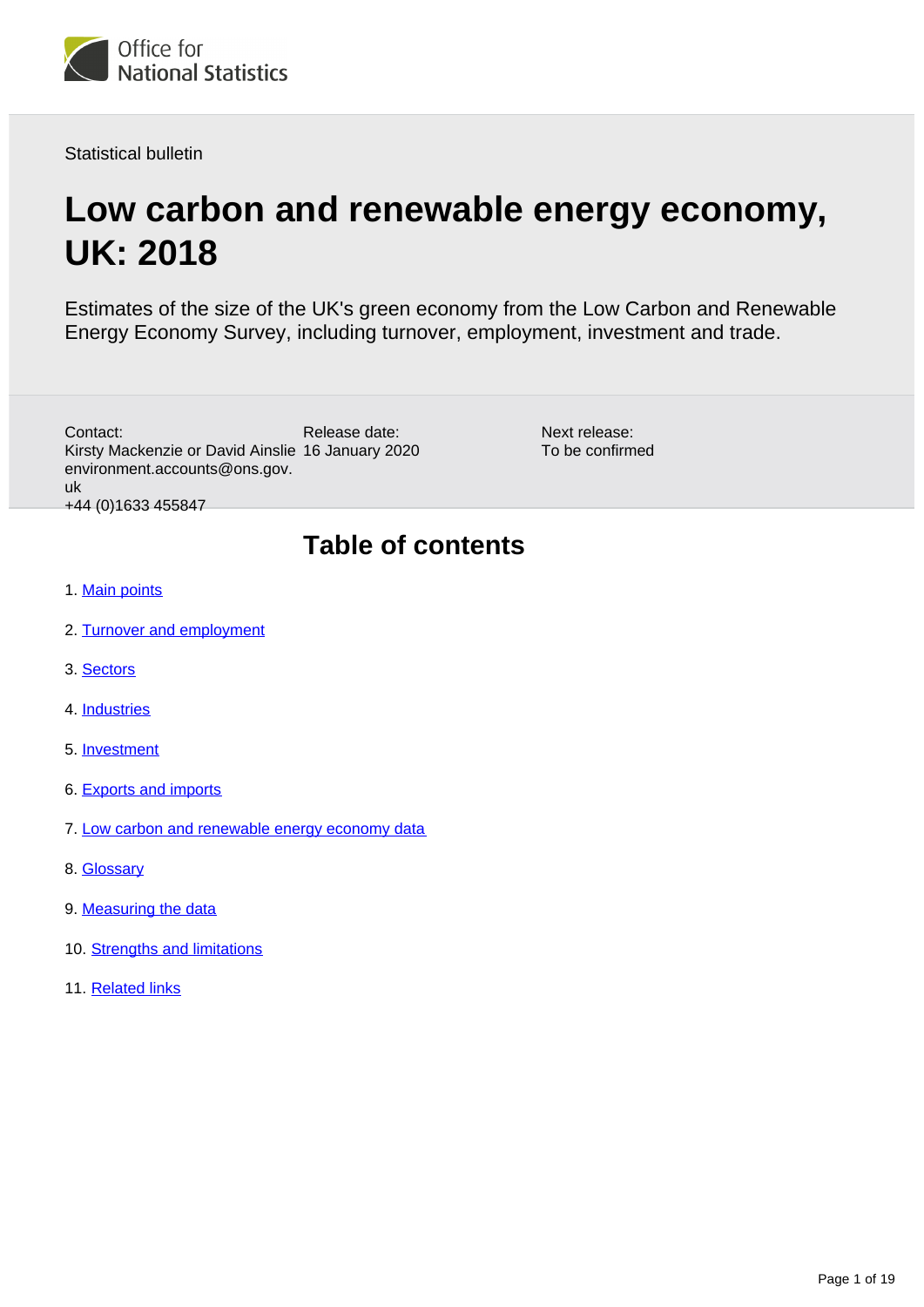# <span id="page-1-0"></span>**1 . Main points**

- Turnover in the UK low carbon and renewable energy economy (LCREE) was estimated to be £46.7 billion in 2018 (£40.4 billion in 2015).
- Employment in the UK LCREE was estimated to be 224,800 full-time equivalent (FTE) in 2018 (200,800 FTE in 2015).
- The energy efficient products sector remained the largest component of the UK LCREE in 2018, accounting for 36% (£16.7 billion) of UK LCREE turnover, and 51% (114,400 FTE) of UK LCREE employment.
- The largest proportion of total UK LCREE turnover and employment in 2018 was from businesses classified within the manufacturing industry, which account for around one-third of LCREE turnover (32%) and employment (37%).
- The low emission vehicles sector accounted for 59% (£3.1 billion) of total UK LCREE exports (£5.3 billion) in 2018.
- Total investment in the LCREE increased by 48% between 2015 and 2018, to stand at £8.1 billion in 2018; this was mainly the result of a rise in acquisitions by the offshore wind sector (up £3.5 billion between 2015 and 2018).

## <span id="page-1-1"></span>**2 . Turnover and employment**

In 2018, businesses active in the UK low carbon and renewable energy economy (LCREE) generated £46.7 billion in turnover, with employment of 224,800 full-time equivalent (FTE) (Table 1 and Table 2).

The LCREE accounted for around 1% of total UK non-financial turnover and employment in 2018, similar to 2015 to 2017. This figure was slightly higher for Scotland, Wales and Northern Ireland than England and the UK as a whole, suggesting that the LCREE is relatively more important in those countries.

All estimates in this bulletin are given in current prices as provided by the LCREE Survey respondents, with no adjustments made to account for the effects of inflation. To help give an idea of the impact of inflation, adjusting using the Consumer Prices Index (CPI base year of 2018) would provide a 2015 total UK turnover estimate of £42.8 billion, compared with the current price-based estimate of £40.4 billion.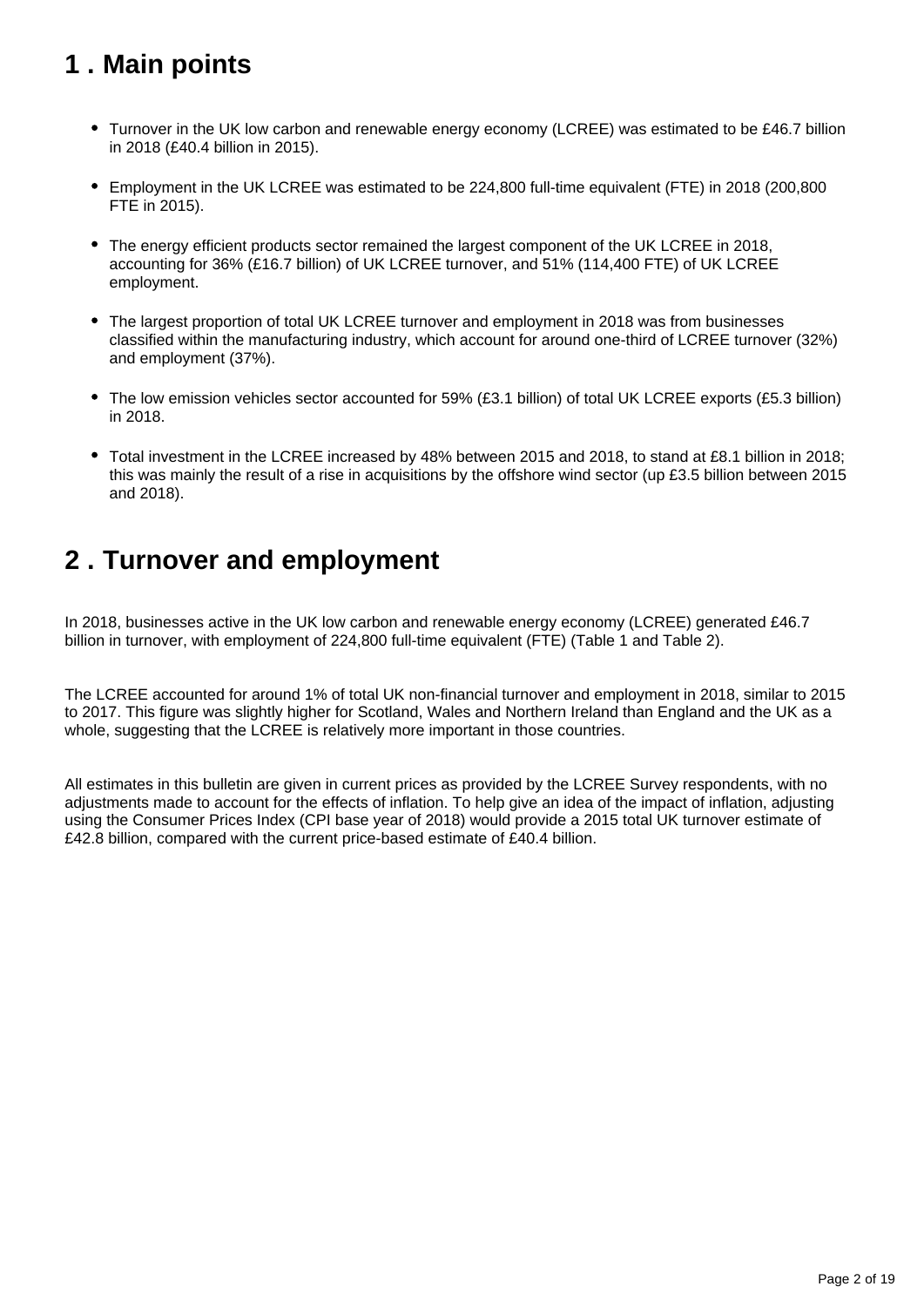Table 1: In 2018, businesses active in the UK low carbon and renewable energy economy (LCREE) generated £46.7 billion in turnover

Low carbon and renewable energy economy, turnover estimates and confidence intervals (CI), UK and constituent countries, 2015 to 2018 (£ billion)

|                               |     | 2015 2016 2017 2018 |         |     |
|-------------------------------|-----|---------------------|---------|-----|
| <b>UK estimate</b>            |     | 40.4 41.1 44.6 46.7 |         |     |
| Lower CI                      |     | 37.3 37.6 41.7 42.6 |         |     |
| Upper CI                      |     | 43.4 44.7 47.5 50.8 |         |     |
| England estimate              |     | 32.1 31.9 35.8 37.1 |         |     |
| Lower CI                      |     | 29.2 28.8 33.2 33.3 |         |     |
| Upper CI                      |     | 34.9 35.0 38.4 40.9 |         |     |
| Scotland estimate             | 5.6 | 5.9                 | 6.0     | 6.4 |
| Lower CI                      | 5.1 | 5.2 5.4             |         | 5.6 |
| Upper CI                      | 6.1 | 6.7                 | 6.5 7.2 |     |
| Wales estimate                |     | 1.8 2.4 1.9         |         | 2.2 |
| Lower CI                      |     | $1.5 \quad 1.5$     | 1.6     | 1.9 |
| Upper CI                      | 2.0 | 3.2                 | 2.2     | 2.4 |
| Northern Ireland estimate 0.9 |     | 0.9                 | 1.0     | 1.1 |
| Lower CI                      | 0.8 | 0.7                 | $0.8\,$ | 0.9 |
| Upper CI                      |     | 1.1 1.1 1.2         |         | 1.3 |

Source: Office for National Statistics - Low Carbon and Renewable Energy Economy Survey

- 1. Figures may not sum due to rounding. [Back to table](#page-0-0)
- 2. The year on year differences should be interpreted with caution because of the precision of survey-based estimates. 95% confidence intervals (CI), a standard way of expressing the statistical accuracy of a surveybased estimate, are provided in the table. A 95% confidence interval is a range within which the true population would fall for 95% of the time the survey was repeated. If an estimate has a high error level, the corresponding confidence interval will be very wide. [Back to table](#page-0-0)
- 3. Coefficients of variation (CVs), which provide another indicator of the quality of these estimates can be found in the datasets accompanying this release. [Back to table](#page-0-0)
- 4. Figures have been rounded to the nearest £0.1 billion in the table (but are available to the nearest £500,000 in the datasets accompanying this release). [Back to table](#page-0-0)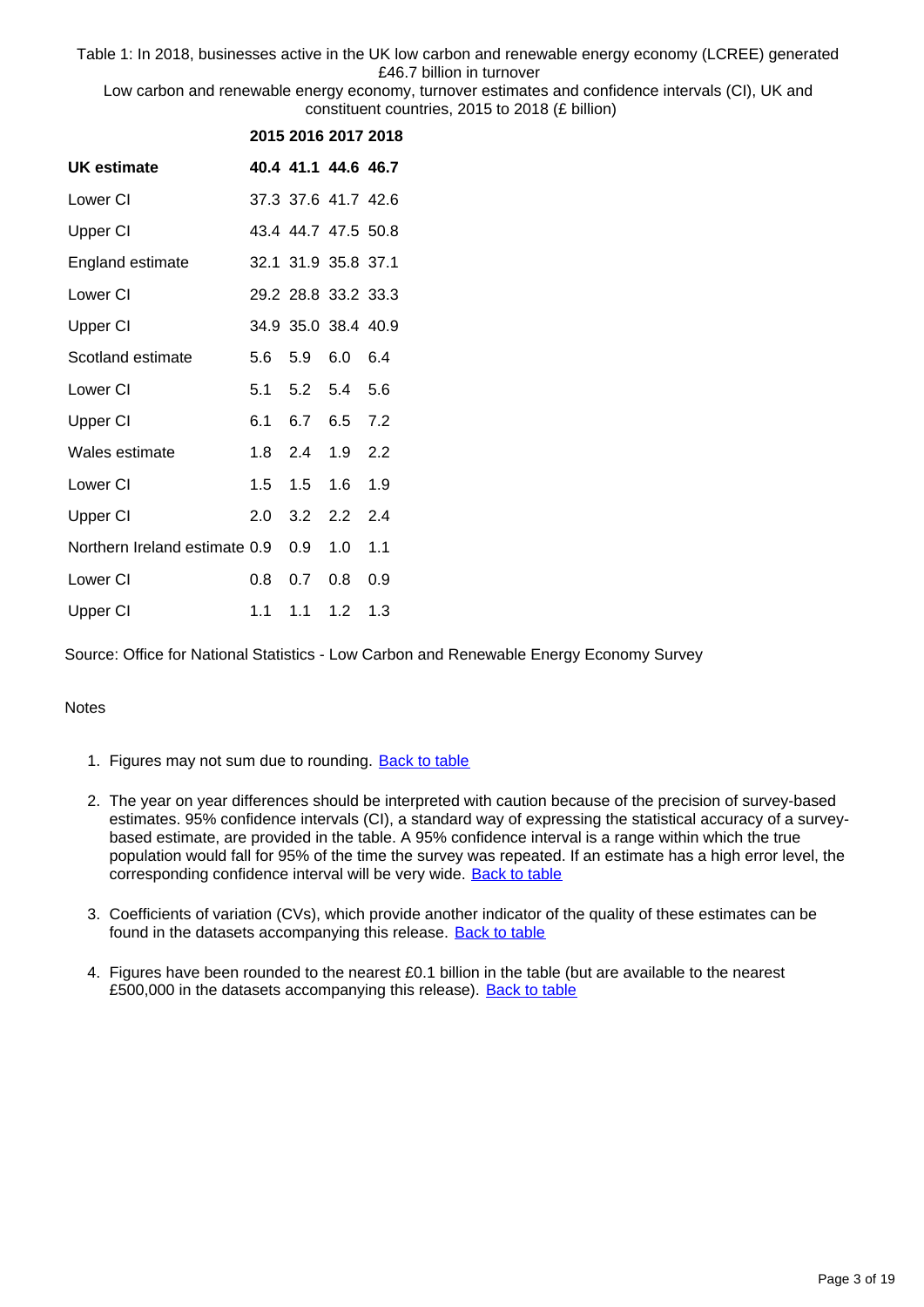Table 2: In 2018, businesses active in the UK low carbon and renewable energy economy (LCREE) employed 224,800 full-time equivalent (FTE)

Low carbon and renewable energy economy, employment estimates and confidence intervals (CI), UK and constituent countries, 2015 to 2018 (full-time equivalent)

|                                 | 2015   | 2016                            | 2017   | 2018   |
|---------------------------------|--------|---------------------------------|--------|--------|
| UK estimate                     |        | 200,800 211,000 219,900 224,800 |        |        |
| Lower CI                        |        | 177,100 185,000 201,000 196,700 |        |        |
| <b>Upper CI</b>                 |        | 224,600 237,100 238,800 253,000 |        |        |
| England estimate                |        | 163,300 167,900 181,800 185,000 |        |        |
| Lower CI                        |        | 141,600 144,400 163,700 157,900 |        |        |
| Upper CI                        |        | 184,900 191,300 199,900 212,100 |        |        |
| Scotland estimate               |        | 22,900 24,000 22,100 23,100     |        |        |
| Lower CI                        | 16.500 | 18,500                          | 19,400 | 19,000 |
| Upper CI                        | 29,300 | 29,600                          | 24,800 | 27,200 |
| Wales estimate                  | 10,200 | 12,900                          | 10,100 | 11,400 |
| Lower CI                        | 7,100  | 7,100                           | 8,500  | 9,100  |
| <b>Upper CI</b>                 | 13,400 | 18,700                          | 11,600 | 13,600 |
| Northern Ireland estimate 4,400 |        | 6,200                           | 6,000  | 5,400  |
| Lower CI                        | 3,800  | 4,700                           | 4,700  | 4,300  |
| Upper CI                        | 5,100  | 7,700                           | 7,200  | 6,500  |

Source: Office for National Statistics - Low Carbon and Renewable Energy Economy Survey

- 1. Figures may not sum due to rounding. [Back to table](#page-0-0)
- 2. The year on year differences should be interpreted with caution because of the precision of survey-based estimates. 95% confidence intervals (CI), a standard way of expressing the statistical accuracy of a surveybased estimate, are provided in the table. A 95% confidence interval is a range within which the true population would fall for 95% of the time the survey was repeated. If an estimate has a high error level, the corresponding confidence interval will be very wide. [Back to table](#page-0-0)
- 3. Coefficients of variation (CVs), which provide another indicator of the quality of these estimates can be found in the datasets accompanying this release. [Back to table](#page-0-0)
- 4. Figures have been rounded to the nearest 100. [Back to table](#page-0-0)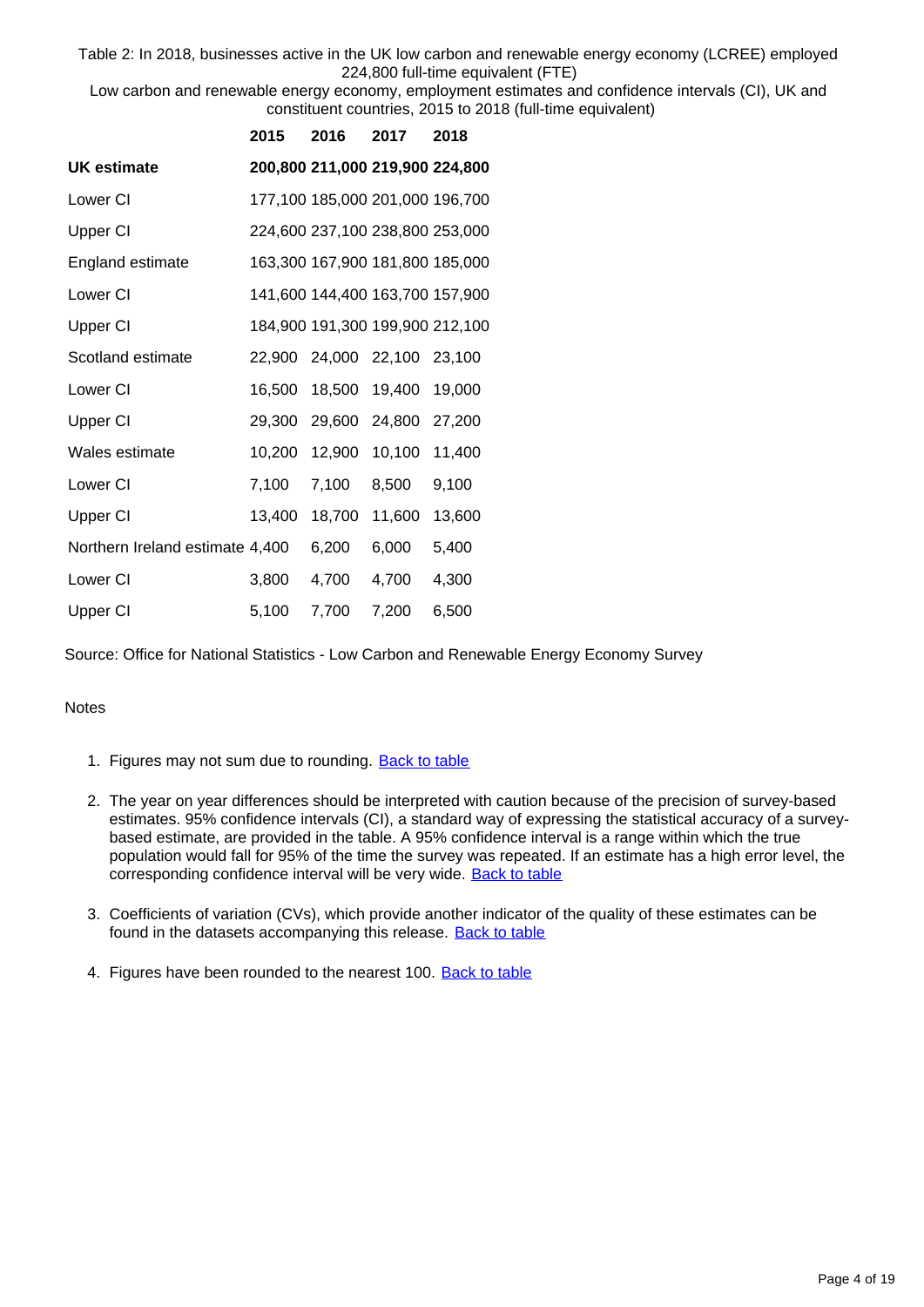# <span id="page-4-0"></span>**3 . Sectors**

#### **Figure 1: The energy efficient products sector was the largest sector for turnover in 2015 and 2018**

**Low carbon and renewable energy economy (LCREE) turnover, total and selected sectors, UK, 2015 and 2018**

## Figure 1: The energy efficient products sector was the largest sector for turnover in 2015 and 2018

Low carbon and renewable energy economy (LCREE) turnover, total and selected sectors, UK, 2015 and 2018



#### **Source: Office for National Statistics - Low Carbon and Renewable Energy Economy Survey**

- 1. The chart shows the 10 largest low carbon sectors in 2018, data for the other sectors are available in the [dataset,](https://www.ons.gov.uk/economy/environmentalaccounts/datasets/lowcarbonandrenewableenergyeconomyfirstestimatesdataset) along with [confidence intervals](https://www.ons.gov.uk/methodology/methodologytopicsandstatisticalconcepts/uncertaintyandhowwemeasureit#confidence-interval) and [coefficients of variation \(CVs\)](https://www.ons.gov.uk/methodology/methodologytopicsandstatisticalconcepts/uncertaintyandhowwemeasureit#coefficient-of-variation) for all estimates.
- 2. For full sector definitions of what is included in each LCRE sector please see Table 2 of the Quality and [Methodology Information report.](https://www.ons.gov.uk/economy/environmentalaccounts/methodologies/lowcarbonandrenewableenergyeconomylcreesurveyqmi)
- 3. Figures have been rounded to the nearest £0.1 billion in the chart (but are available to the nearest £500,000 in the [dataset](https://www.ons.gov.uk/economy/environmentalaccounts/datasets/lowcarbonandrenewableenergyeconomyfirstestimatesdataset)).
- 4. Energy monitoring systems covers energy monitoring, saving or control systems.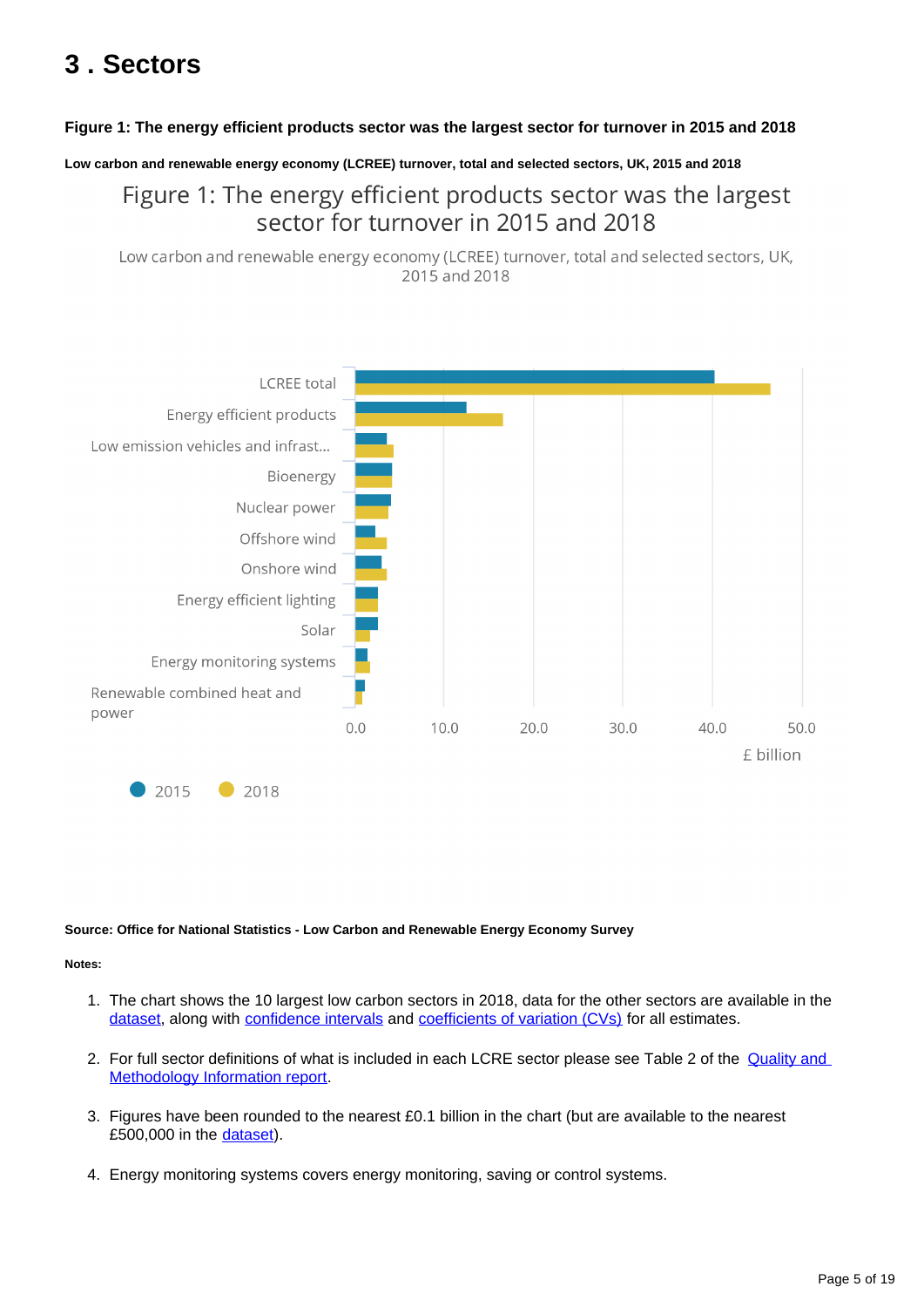#### **Figure 2: The energy efficient products sector was the largest sector for employment in 2015 and 2018**

#### **Low carbon and renewable energy economy (LCREE) employment, total and selected sectors, UK, 2015 and 2018**

## Figure 2: The energy efficient products sector was the largest sector for employment in 2015 and 2018

Low carbon and renewable energy economy (LCREE) employment, total and selected sectors, UK, 2015 and 2018



#### **Source: Office for National Statistics - Low Carbon and Renewable Energy Economy Survey**

#### **Notes:**

- 1. The chart shows the 10 largest low carbon sectors in 2018, data for the other sectors are available in the [dataset,](https://www.ons.gov.uk/economy/environmentalaccounts/datasets/lowcarbonandrenewableenergyeconomyfirstestimatesdataset) along with [confidence intervals](https://www.ons.gov.uk/methodology/methodologytopicsandstatisticalconcepts/uncertaintyandhowwemeasureit#confidence-interval) and [coefficients of variation \(CVs\)](https://www.ons.gov.uk/methodology/methodologytopicsandstatisticalconcepts/uncertaintyandhowwemeasureit#coefficient-of-variation) for all estimates.
- 2. For full sector definitions of what is included in each LCRE sector please see Table 2 of the Quality and [Methodology Information report.](https://www.ons.gov.uk/economy/environmentalaccounts/methodologies/lowcarbonandrenewableenergyeconomylcreesurveyqmi)
- 3. Figures have been rounded to the nearest 100.

The energy efficient products sector (which excludes energy efficient lighting) remained the largest sector of the UK low carbon and renewable energy economy (LCREE) in 2018, accounting for 36% (£16.7 billion) of UK LCREE turnover and 51% (114,400 full-time equivalent (FTE)) of LCREE employment (Figures 1 and 2). Examples of activity within this sector includes the design, manufacture or installation of energy efficient doors, windows and insulation. For full sector definitions of what is included in each LCRE sector, please see Table 2 of the [Low Carbon and Renewable Energy Economy \(LCREE\) Survey QMI.](https://www.ons.gov.uk/economy/environmentalaccounts/methodologies/lowcarbonandrenewableenergyeconomylcreesurveyqmi)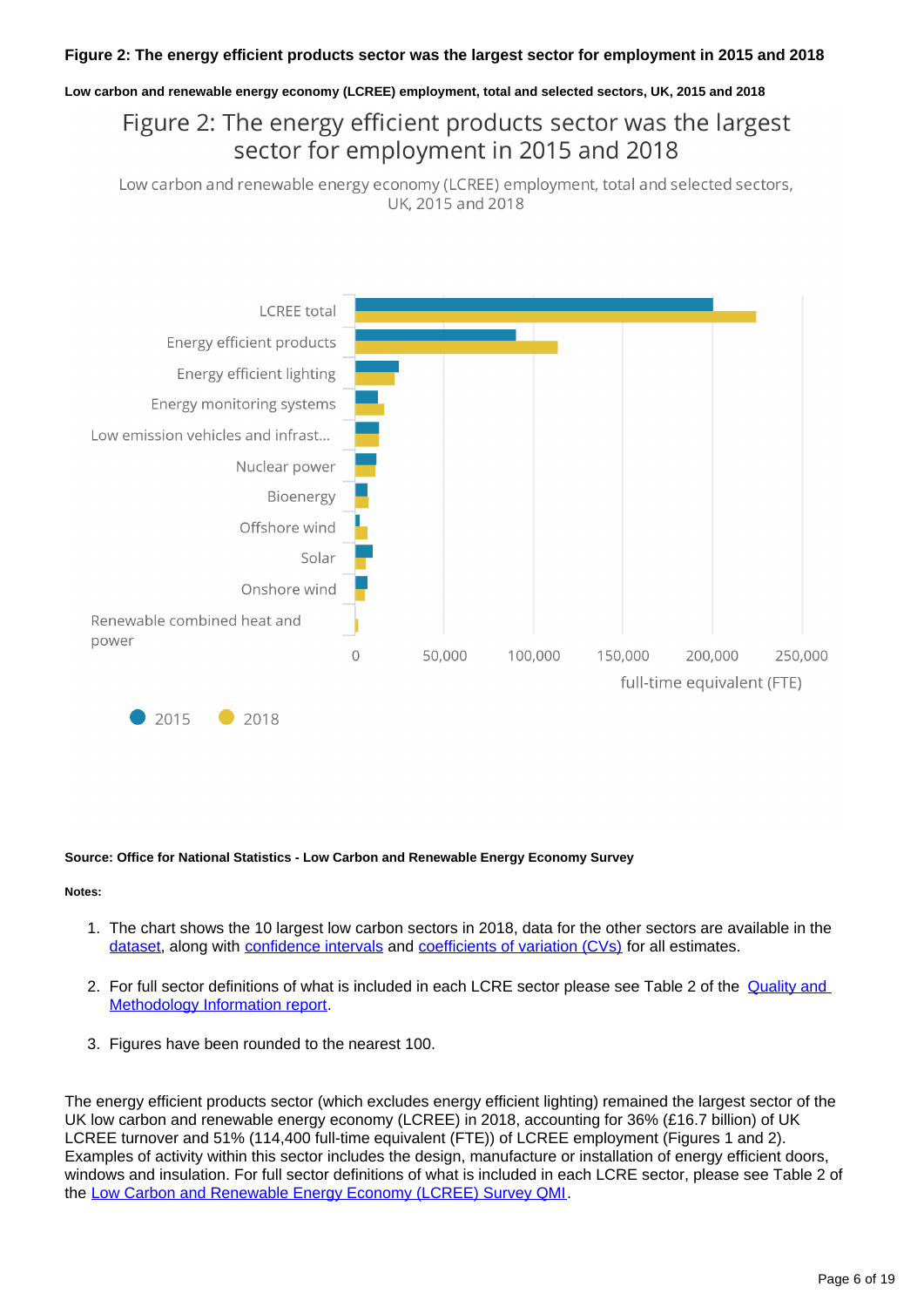The second-largest sector in terms of LCREE turnover in 2018 was the low emission vehicles sector, which includes the design and manufacture of vehicles with specific technology to significantly reduce or remove emissions. This sector accounted for 9% (£4.4 billion) of LCREE turnover and 6% of LCREE employment. These proportions were similar in 2015.

The bioenergy sector was the third-largest UK LCRE sector in relation to turnover, generating £4.3 billion in 2018, similar to the 2015 estimate. This sector accounted for 9% of the LCREE turnover and 4% of LCREE employment. Examples of activity in the bioenergy sector include the production of energy from renewable [bioenergy sources such as wood pellets](https://www.ons.gov.uk/economy/environmentalaccounts/articles/aburningissuebiomassisthebiggestsourceofrenewableenergyconsumedintheuk/2019-08-30) and the design, production and installation of infrastructure for this purpose.

LCREE turnover within the solar sector was £1.8 billion in 2018, with employment of 6,600 FTE. Estimates for turnover and employment in 2015 were £2.7 billion and 9,900 FTE respectively. Changes in LCREE turnover and employment for solar may have been influenced by [changes in renewable energy subsidies](https://www.ofgem.gov.uk/environmental-programmes) (feed-in tariffs) that have reduced since early 2016.

# <span id="page-6-0"></span>**4 . Industries**

Businesses classified (according to [Standard Industrial Classification 2007\)](https://www.ons.gov.uk/methodology/classificationsandstandards/ukstandardindustrialclassificationofeconomicactivities/uksic2007) within manufacturing, energy supply and construction industries accounted for the largest proportion of the UK low carbon and renewable energy economy (LCREE) turnover in 2018 (Figure 3). Businesses within these industries accounted for a turnover of £39.3 billion, 84% of all turnover in the LCREE. The majority of turnover within these businesses related to activity within the energy efficient products sector.

Businesses within the manufacturing industry generated the largest proportion of (LCREE) turnover and employment compared with any other industry in 2018. This industry generated £15.2 billion turnover and employed 83,600 full-time equivalent (FTE), around one-third (32%) of the total UK LCREE turnover, and 37% of LCREE employment in 2018.

Businesses classified within the manufacturing industry include those carrying out activities relating to the manufacture of motor vehicles and their associated components. This would therefore include activity relating to the LCRE sector of low emission vehicles.

The energy supply and construction industries together made up over half of total LCREE turnover – energy supply at £12.2 billion in 2018 (£9.9 billion in 2015) and construction at £12.0 billion (£10.0 billion in 2015).

Businesses classified within the energy supply industry can include activities relating to the generation of energy from sources such as wind, nuclear and bioenergy. LCREE employment in this industry was 16,500 FTE in 2018 (11,500 FTE in 2015). These activities can be less labour intensive when compared with other industries. LCREE employment in this industry was 16,500 FTE in 2018 compared with 83,600 and 82,000 FTE in the manufacturing and construction industries respectively.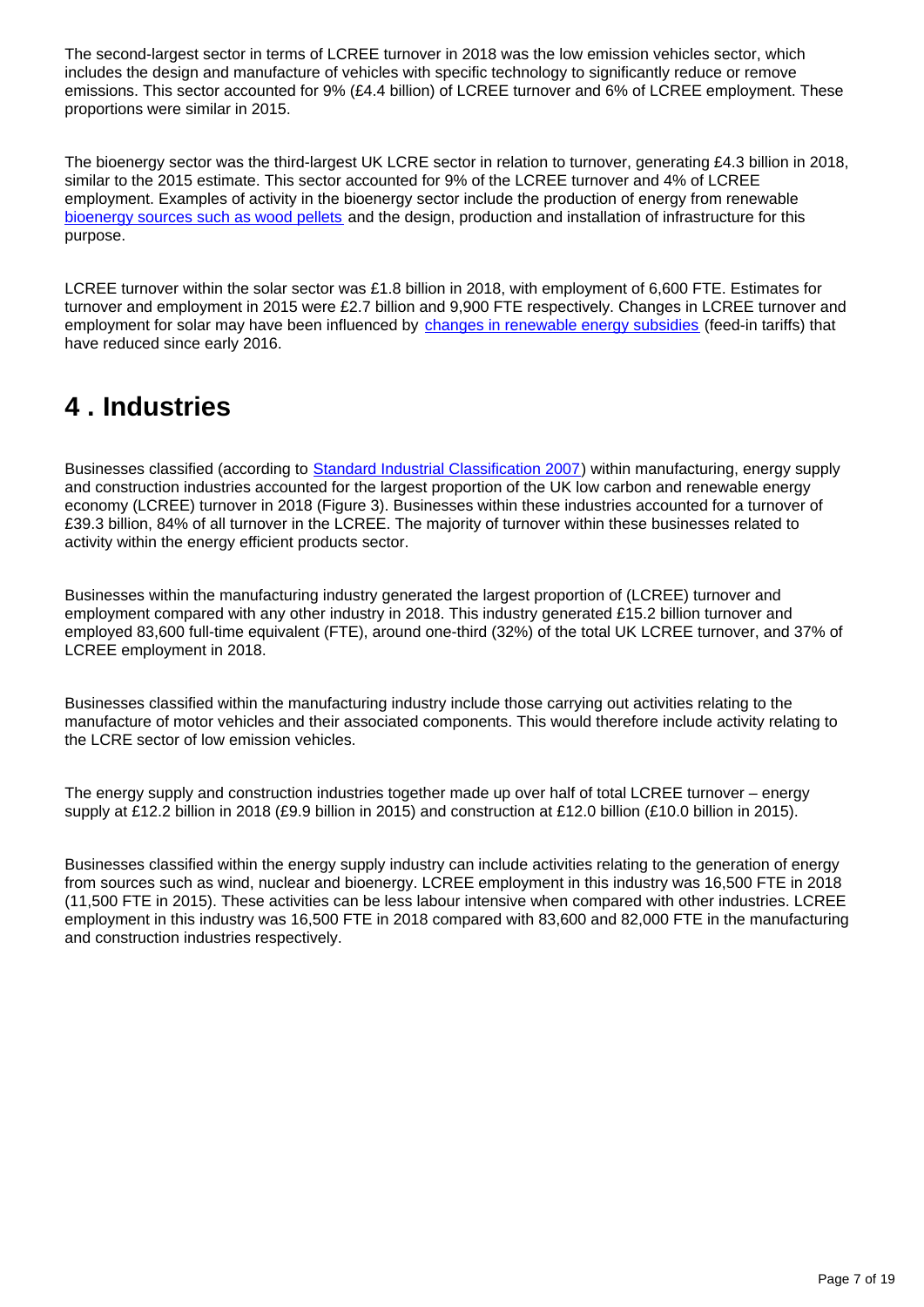#### **Figure 3: Businesses in the manufacturing industry accounted for the largest proportion of LCREE turnover in 2018**

**Low carbon and renewable energy economy (LCREE) turnover, total and selected industries, UK, 2015 and 2018**

## Figure 3: Businesses in the manufacturing industry accounted for the largest proportion of LCREE turnover in 2018

Low carbon and renewable energy economy (LCREE) turnover, total and selected industries, UK, 2015 and 2018



#### **Source: Office for National Statistics - Low Carbon and Renewable Energy Economy Survey**

- 1. The chart shows the seven largest industries in 2018, data for the other industries are available in the [dataset,](https://www.ons.gov.uk/economy/environmentalaccounts/datasets/lowcarbonandrenewableenergyeconomyfirstestimatesdataset) along with [confidence intervals](https://www.ons.gov.uk/methodology/methodologytopicsandstatisticalconcepts/uncertaintyandhowwemeasureit#confidence-interval) and [coefficients of variation \(CVs\)](https://www.ons.gov.uk/methodology/methodologytopicsandstatisticalconcepts/uncertaintyandhowwemeasureit#coefficient-of-variation) for all estimates.
- 2. Figures have been rounded to the nearest £0.1 billion in the chart (but are available to the nearest £500,000 in the [dataset](https://www.ons.gov.uk/economy/environmentalaccounts/datasets/lowcarbonandrenewableenergyeconomyfirstestimatesdataset)).
- 3. For simplicity, the Electricity, gas, steam and air conditioning supply category is referred to as "Energy supply" and the Water supply; sewerage, waste management and remediation activities category is referred to as "Water supply".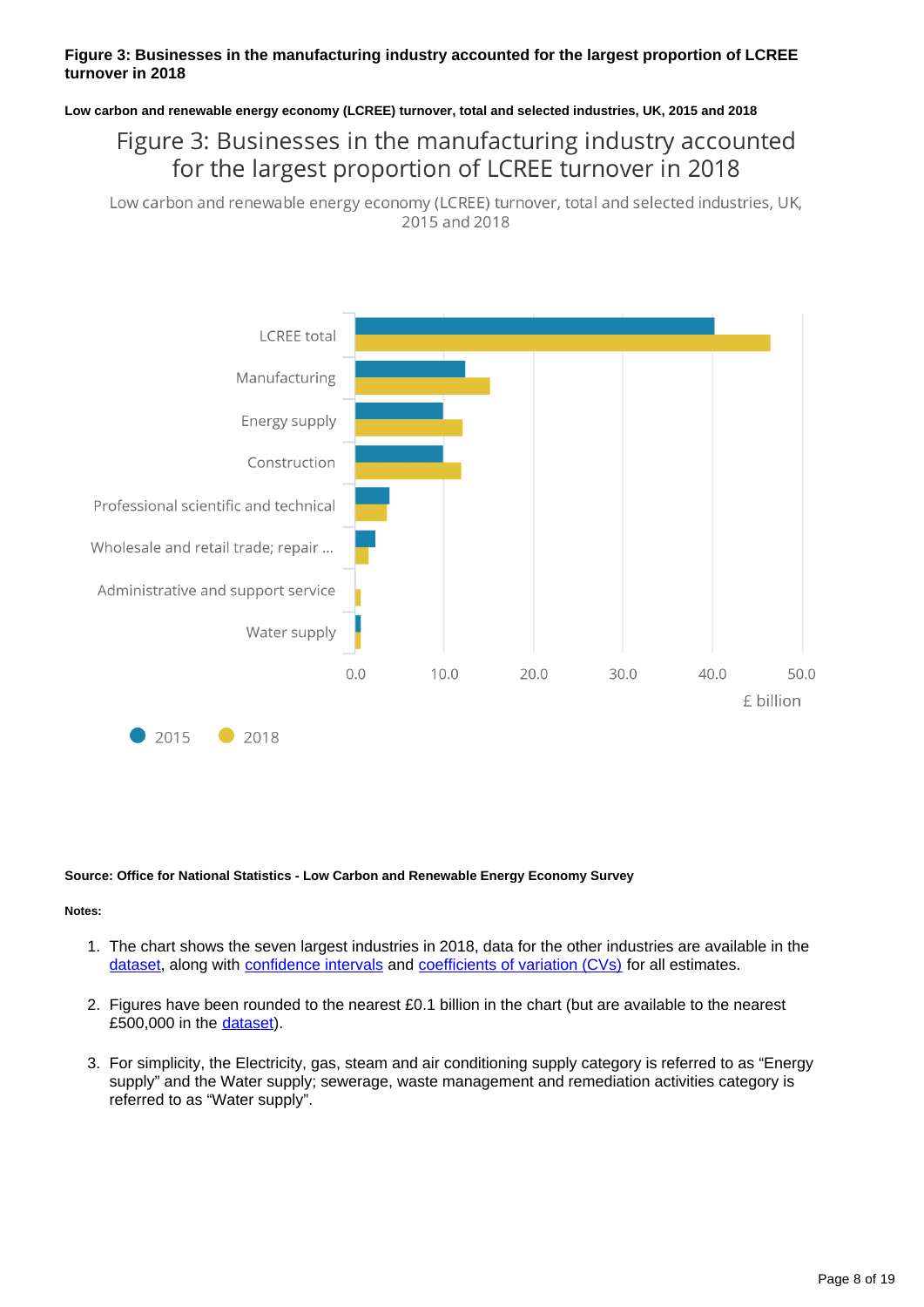#### **Figure 4: Businesses in the manufacturing industry accounted for the largest proportion of LCREE employment in 2018**

**Low carbon and renewable energy economy (LCREE) employment, total and selected industries, UK, 2015 and 2018**

## Figure 4: Businesses in the manufacturing industry accounted for the largest proportion of LCREE employment in 2018

Low carbon and renewable energy economy (LCREE) employment, total and selected industries, UK, 2015 and 2018



#### **Source: Office for National Statistics - Low Carbon and Renewable Energy Economy Survey**

- 1. The chart shows the seven largest industries in 2018, data for the other industries are available in the [dataset,](https://www.ons.gov.uk/economy/environmentalaccounts/datasets/lowcarbonandrenewableenergyeconomyfirstestimatesdataset) along with [confidence intervals](https://www.ons.gov.uk/methodology/methodologytopicsandstatisticalconcepts/uncertaintyandhowwemeasureit#confidence-interval) and [coefficients of variation \(CVs\)](https://www.ons.gov.uk/methodology/methodologytopicsandstatisticalconcepts/uncertaintyandhowwemeasureit#coefficient-of-variation) for all estimates.
- 2. Figures have been rounded to the nearest 100.
- 3. For simplicity, the Electricity, gas, steam and air conditioning supply category is referred to as "Energy supply" and the Water supply; sewerage, waste management and remediation activities category is referred to as "Water supply".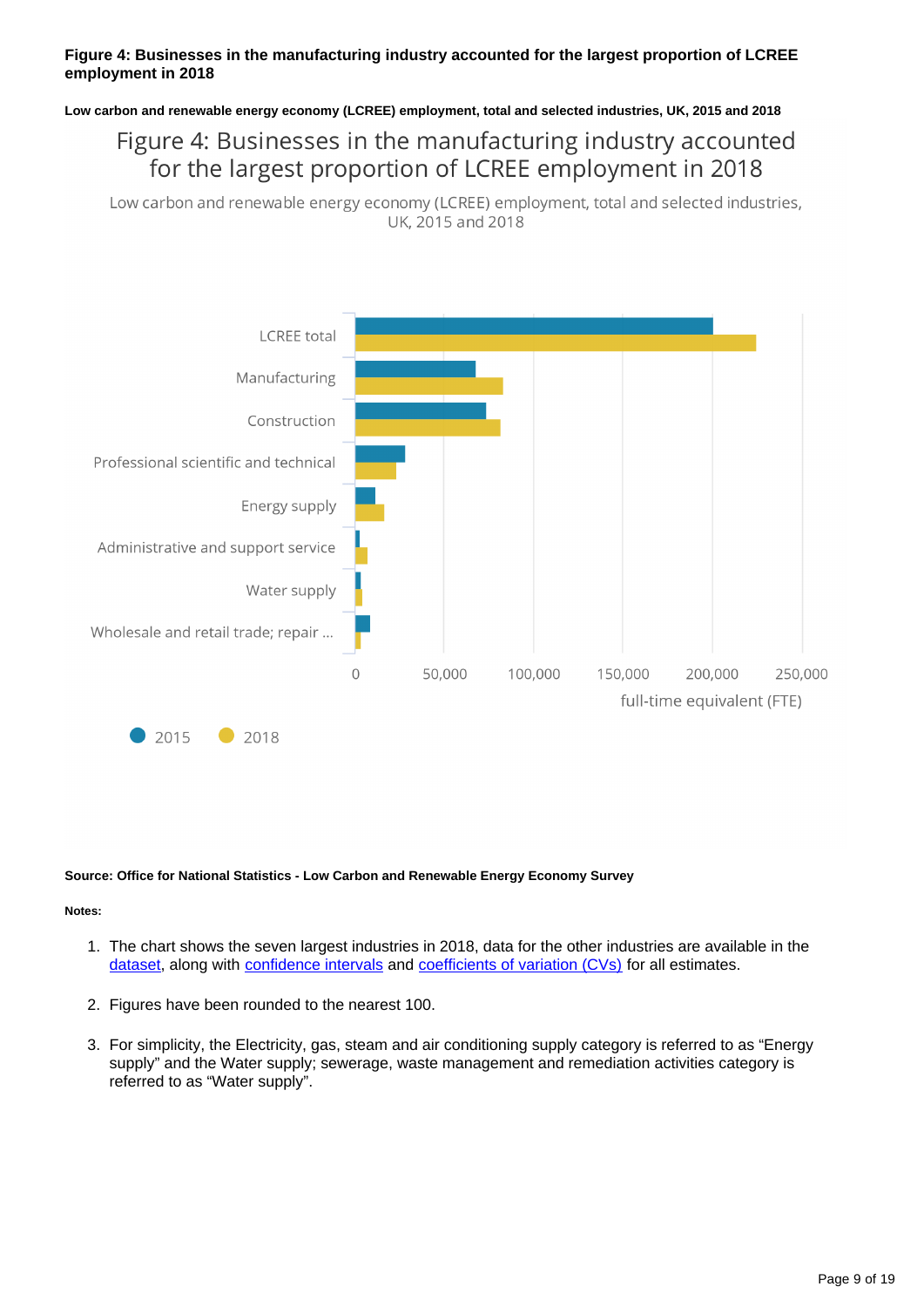# <span id="page-9-0"></span>**5 . Investment**

Businesses active in the low carbon and renewable energy economy (LCREE) acquired £8.1 billion of capital assets in 2018, an increase of £2.6 billion compared with 2015 (Figure 5). The LCRE sector with the highest level of acquisitions of capital assets in 2018 was the offshore wind sector (£4.2 billion in 2018 compared to £0.7 billion in 2015).

Offshore wind is a growing sector in terms of investment. Businesses in this sector often have contracts for the construction and development of new wind farms, so large one-off items within these sectors are not unusual.

In 2015, the solar sector accounted for the largest proportion (30%) of the UK LCREE acquisitions of capital assets, but by 2018 this had fallen to around 4%. Comparing acquisitions over time is difficult, as a low level of investment in the current year may just reflect high investment in previous years (for example, purchase of land for building a solar farm).

The lower level of acquisitions in the solar sector (around £0.3 billion in 2018, compared with £1.6 billion in 2015), may also have been influenced by [changes in renewable subsidies](https://www.ofgem.gov.uk/environmental-programmes) (feed-in tariffs).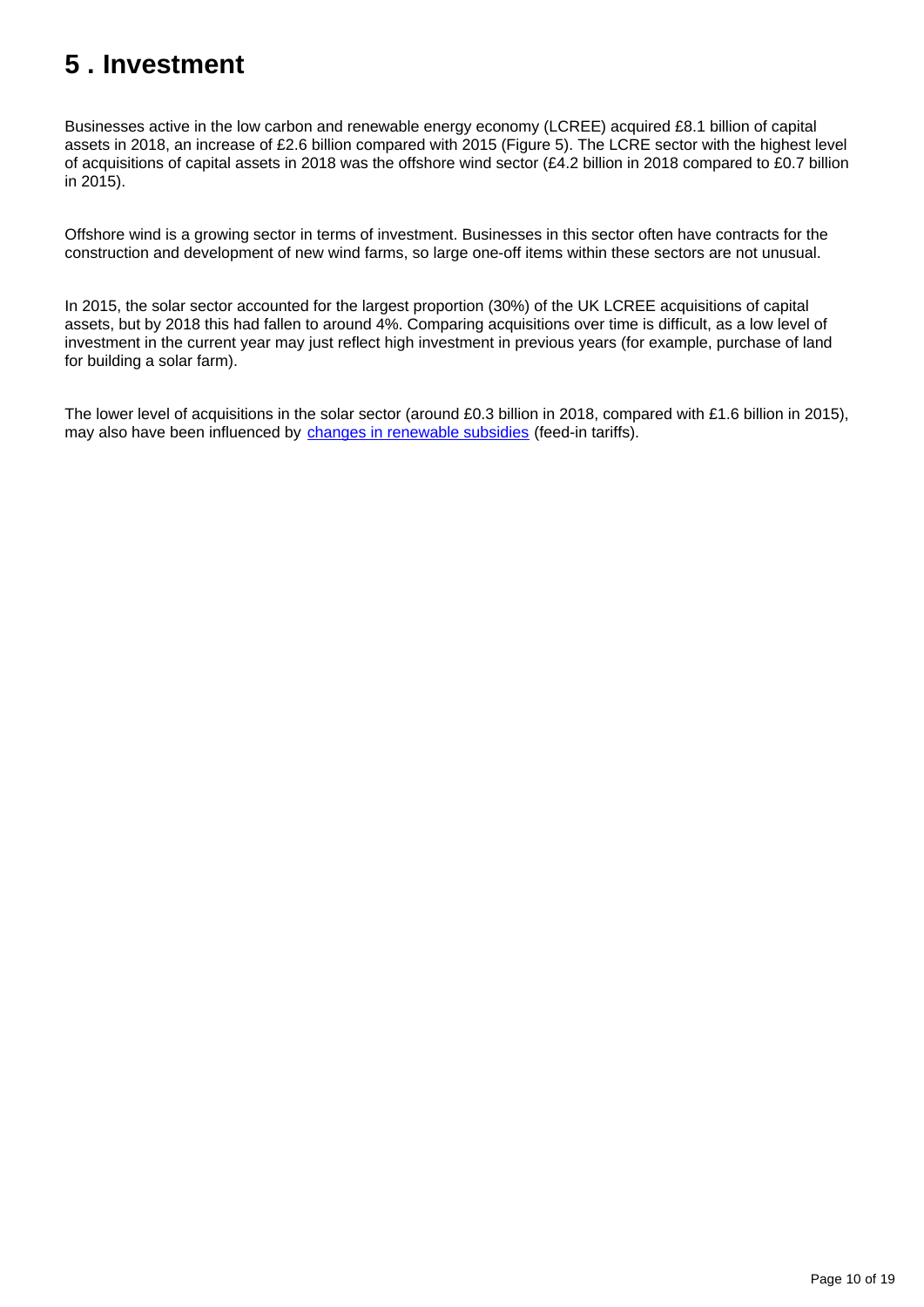#### **Figure 5: The offshore wind sector has the highest level of acquisitions in 2018 compared with other LCRE sectors**

**Low carbon and renewable energy economy (LCREE) acquisitions, total and selected LCRE sectors, UK, 2015 and 2018**

## Figure 5: The offshore wind sector has the highest level of acquisitions in 2018 compared with other LCRE sectors

Low carbon and renewable energy economy (LCREE) acquisitions, total and selected LCRE sectors, UK, 2015 and 2018



#### **Source: Office for National Statistics - Low Carbon and Renewable Energy Economy Survey**

- 1. The chart shows the 10 largest low carbon sectors in 2018, data for the other sectors are available in the [dataset,](https://www.ons.gov.uk/economy/environmentalaccounts/datasets/lowcarbonandrenewableenergyeconomyfirstestimatesdataset) along with [confidence intervals](https://www.ons.gov.uk/methodology/methodologytopicsandstatisticalconcepts/uncertaintyandhowwemeasureit#confidence-interval) and [coefficients of variation \(CVs\)](https://www.ons.gov.uk/methodology/methodologytopicsandstatisticalconcepts/uncertaintyandhowwemeasureit#coefficient-of-variation) for all estimates.
- 2. Data for the nuclear sector in 2015 has been suppressed for confidentiality reasons.
- 3. For full sector definitions of what is included in each LCRE sector please see Table 2 of the *Quality and* [Methodology Information report.](https://www.ons.gov.uk/economy/environmentalaccounts/methodologies/lowcarbonandrenewableenergyeconomylcreesurveyqmi)
- 4. Figures have been rounded to the nearest £0.1 billion in the chart (but are available to the nearest £500,000 in the [dataset](https://www.ons.gov.uk/economy/environmentalaccounts/datasets/lowcarbonandrenewableenergyeconomyfirstestimatesdataset)).
- 5. Energy monitoring systems covers energy monitoring, saving or control systems.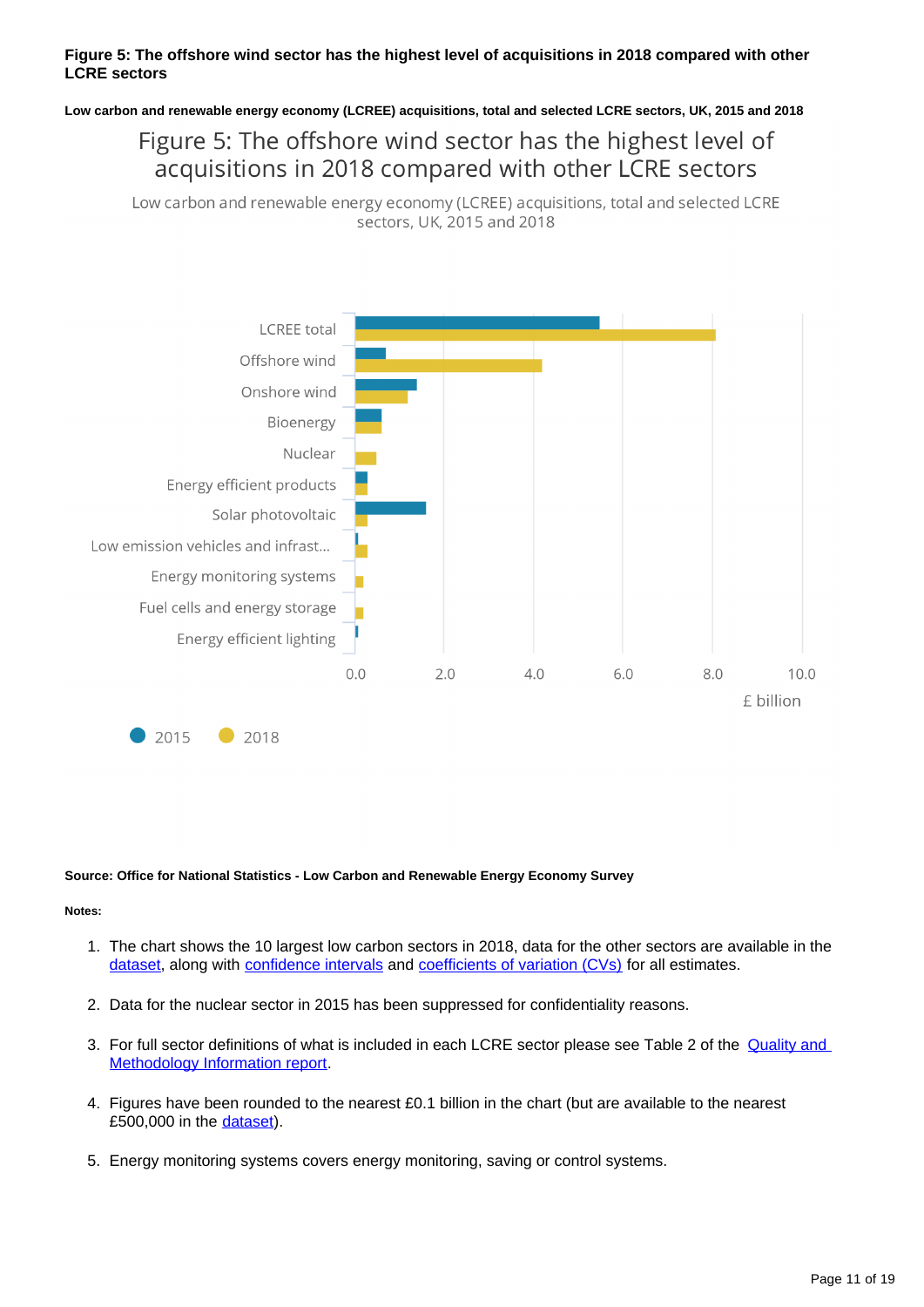# <span id="page-11-0"></span>**6 . Exports and imports**

Export of goods and services by businesses active in the UK low carbon and renewable energy economy (LCREE) is estimated to be £5.3 billion in 2018, up from £3.7 billion in 2015 (Figure 6). The largest proportion of this income was from the export of goods and services in the low emission vehicles sector, which accounted for £3.1 billion, nearly 60% of the total UK LCREE exports. In 2015, the low emission vehicles sector accounted for £2.5 billion exports.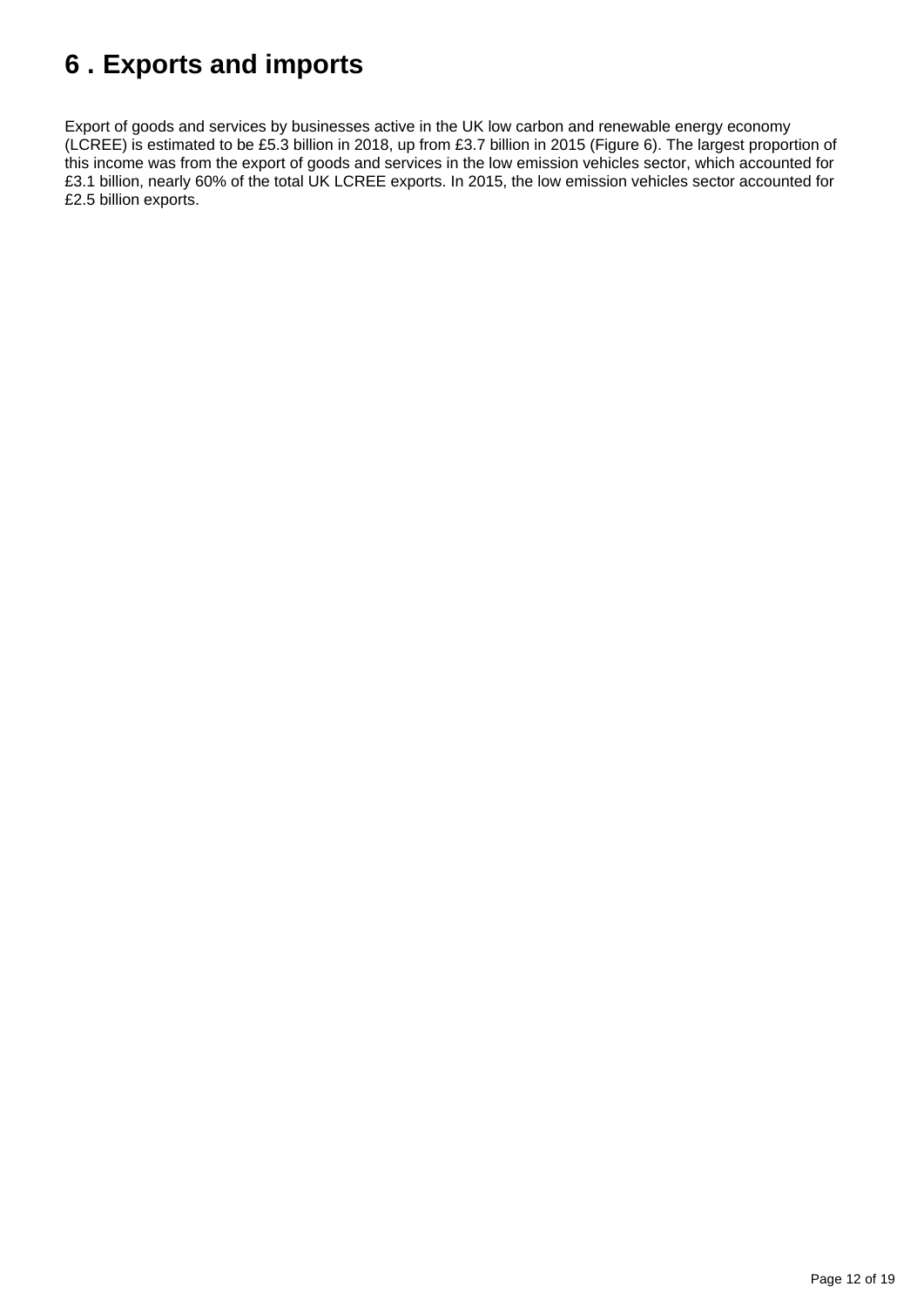#### **Figure 6: The largest proportion of exports from the LCREE was from the low emission vehicles sector**

#### **Low carbon and renewable energy economy (LCREE) exports, total and selected LCRE sectors, UK, 2015 and 2018**

## Figure 6: The largest proportion of exports from the LCREE was from the low emission vehicles sector

Low carbon and renewable energy economy (LCREE) exports, total and selected LCRE sectors, UK, 2015 and 2018



#### **Source: Office for National Statistics - Low Carbon and Renewable Energy Economy Survey**

- 1. The chart shows the 10 largest low carbon sectors in 2018, data for the other sectors are available in the [dataset,](https://www.ons.gov.uk/economy/environmentalaccounts/datasets/lowcarbonandrenewableenergyeconomyfirstestimatesdataset) along with [confidence intervals](https://www.ons.gov.uk/methodology/methodologytopicsandstatisticalconcepts/uncertaintyandhowwemeasureit#confidence-interval) and [coefficients of variation \(CVs\)](https://www.ons.gov.uk/methodology/methodologytopicsandstatisticalconcepts/uncertaintyandhowwemeasureit#coefficient-of-variation) for all estimates.
- 2. Data for the renewable combined heat and power sector in 2015 has been suppressed for confidentiality reasons.
- 3. For full sector definitions of what is included in each LCRE sector please see Table 2 of the *Quality and* [Methodology Information report.](https://www.ons.gov.uk/economy/environmentalaccounts/methodologies/lowcarbonandrenewableenergyeconomylcreesurveyqmi)
- 4. Figures have been rounded to the nearest £0.1 billion in the chart (but are available to the nearest £500,000 in the [dataset](https://www.ons.gov.uk/economy/environmentalaccounts/datasets/lowcarbonandrenewableenergyeconomyfirstestimatesdataset)).
- 5. Energy monitoring systems covers energy monitoring, saving or control systems.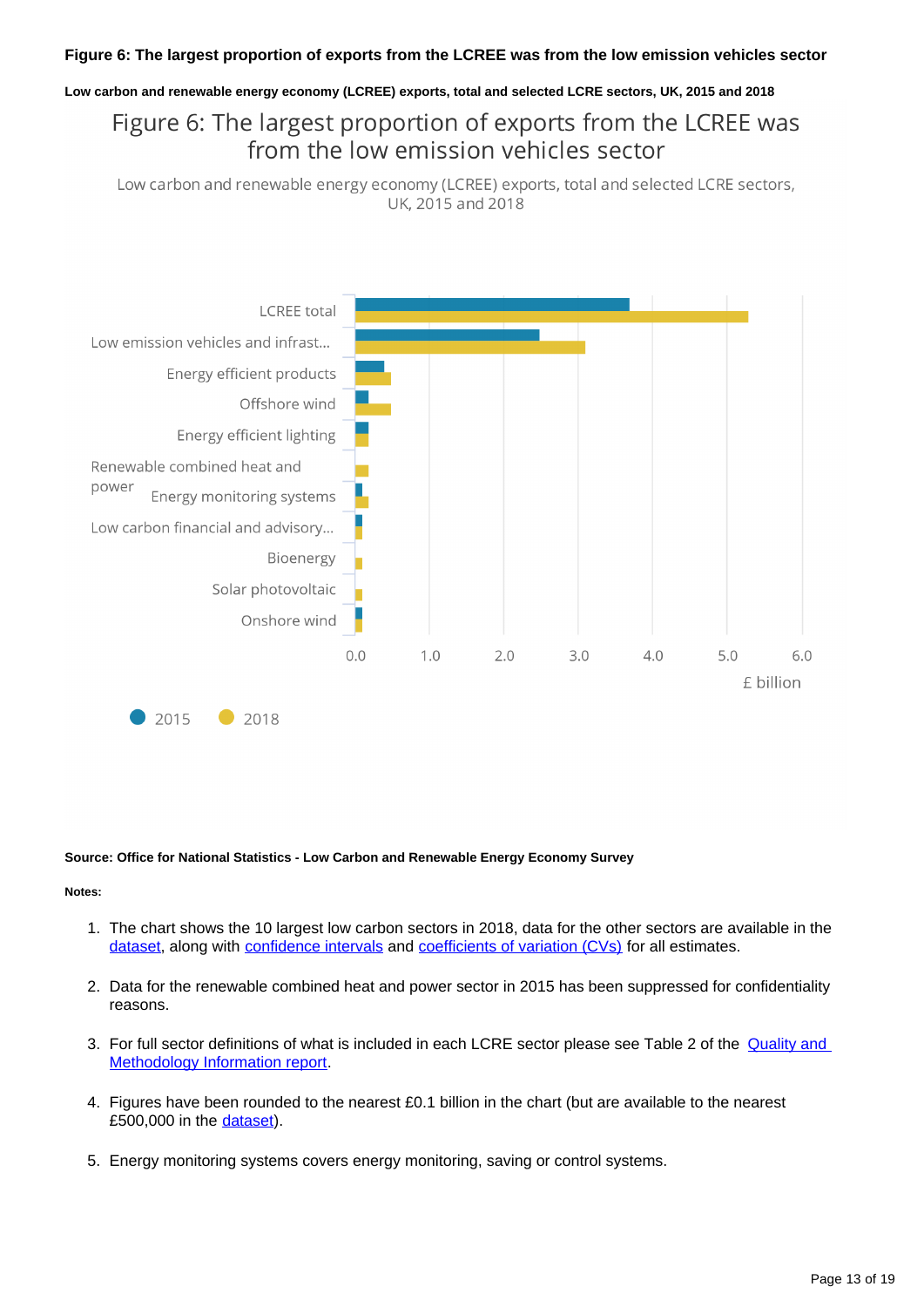The import of goods and services by businesses active in the UK LCREE has increased since 2015, with imports of £6.2 billion in 2018 and £4.4 in 2015 billion (Figure 7). The largest proportion of expenditure on imports of goods and services was also within the low emission vehicles sector accounting for one-third of the total UK LCREE imports in 2018.

#### **Figure 7: The largest proportion of imports to the LCREE was from the low emission vehicles sector**

#### **Low carbon and renewable energy economy (LCREE) imports, total and selected LCRE sectors, UK, 2015 and 2018**

## Figure 7: The largest proportion of imports to the LCREE was from the low emission vehicles sector

Low carbon and renewable energy economy (LCREE) imports, total and selected LCRE sectors, UK, 2015 and 2018



#### **Source: Office for National Statistics - Low Carbon and Renewable Energy Economy Survey**

- 1. The chart shows the 10 largest low carbon sectors in 2018, data for the other sectors are available in the [dataset,](https://www.ons.gov.uk/economy/environmentalaccounts/datasets/lowcarbonandrenewableenergyeconomyfirstestimatesdataset) along with [confidence intervals](https://www.ons.gov.uk/methodology/methodologytopicsandstatisticalconcepts/uncertaintyandhowwemeasureit#confidence-interval) and [coefficients of variation \(CVs\)](https://www.ons.gov.uk/methodology/methodologytopicsandstatisticalconcepts/uncertaintyandhowwemeasureit#coefficient-of-variation) for all estimates.
- 2. For full sector definitions of what is included in each LCRE sector please see Table 2 of the Quality and [Methodology Information report.](https://www.ons.gov.uk/economy/environmentalaccounts/methodologies/lowcarbonandrenewableenergyeconomylcreesurveyqmi)
- 3. Figures have been rounded to the nearest £0.1 billion in the chart (but are available to the nearest £500,000 in the [dataset](https://www.ons.gov.uk/economy/environmentalaccounts/datasets/lowcarbonandrenewableenergyeconomyfirstestimatesdataset)).
- 4. Energy monitoring systems covers energy monitoring, saving or control systems.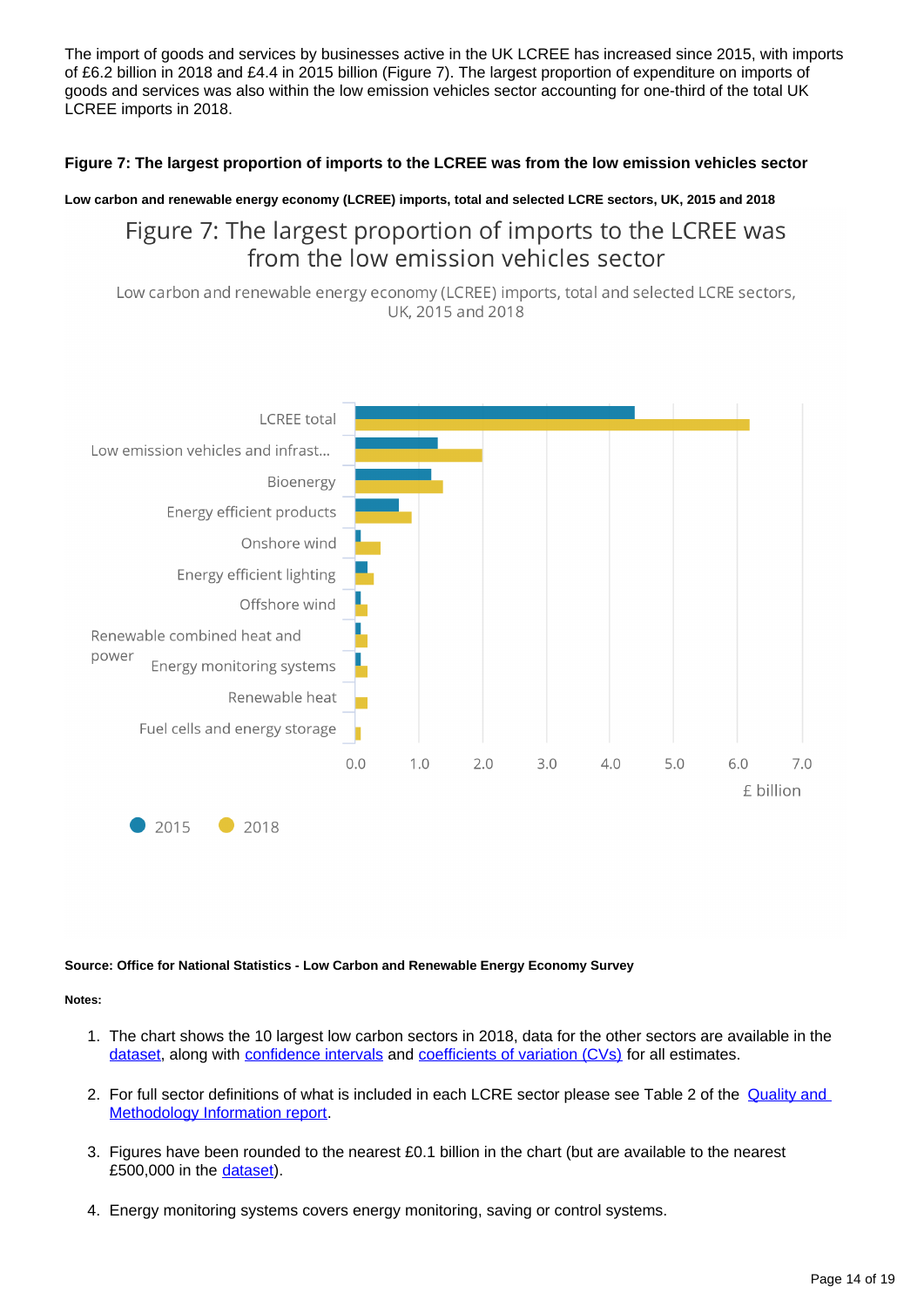## <span id="page-14-0"></span>**7 . Low carbon and renewable energy economy data**

[Low carbon and renewable energy economy final estimates](https://www.ons.gov.uk/economy/environmentalaccounts/datasets/lowcarbonandrenewableenergyeconomyfirstestimatesdataset) Dataset | Released 16 January 2020 Annual estimates of low carbon and renewable energy economy activity in the UK and constituent countries: turnover, employment, exports, imports, acquisitions, disposals and number of businesses.

## <span id="page-14-1"></span>**8 . Glossary**

## **Acquisitions**

Refers to the purchase of capital assets (fixed assets), which are items used repeatedly to facilitate production or provide services, for more than one year.

## **Employment**

Employment is measured in terms of full-time equivalent (FTE), where one FTE employee may be thought of as one person working full-time for a year.

### **Industry**

Businesses are classified into an industry using the current [Standard Industrial Classification \(SIC\)](https://www.ons.gov.uk/methodology/classificationsandstandards/ukstandardindustrialclassificationofeconomicactivities/uksic2007) by the type of economic activity in which they are engaged.

### **Low carbon and renewable energy economy (LCREE)**

Economic activities that deliver goods and services that are likely to help the UK generate lower emissions of greenhouse gases, predominantly carbon dioxide.

## **Low carbon and renewable energy (LCRE) sector**

The LCREE Survey asks UK businesses to self-classify themselves into 17 low carbon and renewable energy sectors. A list of these sectors can be found in [Section 9. Measuring the data.](https://www.ons.gov.uk/economy/environmentalaccounts/bulletins/finalestimates/2018#measuring-the-data) A business can be active in more than one sector.

### **Turnover**

The amount received in sales from goods and services in a defined time period. It is a useful measure of the health of a business or an economy.

## <span id="page-14-2"></span>**9 . Measuring the data**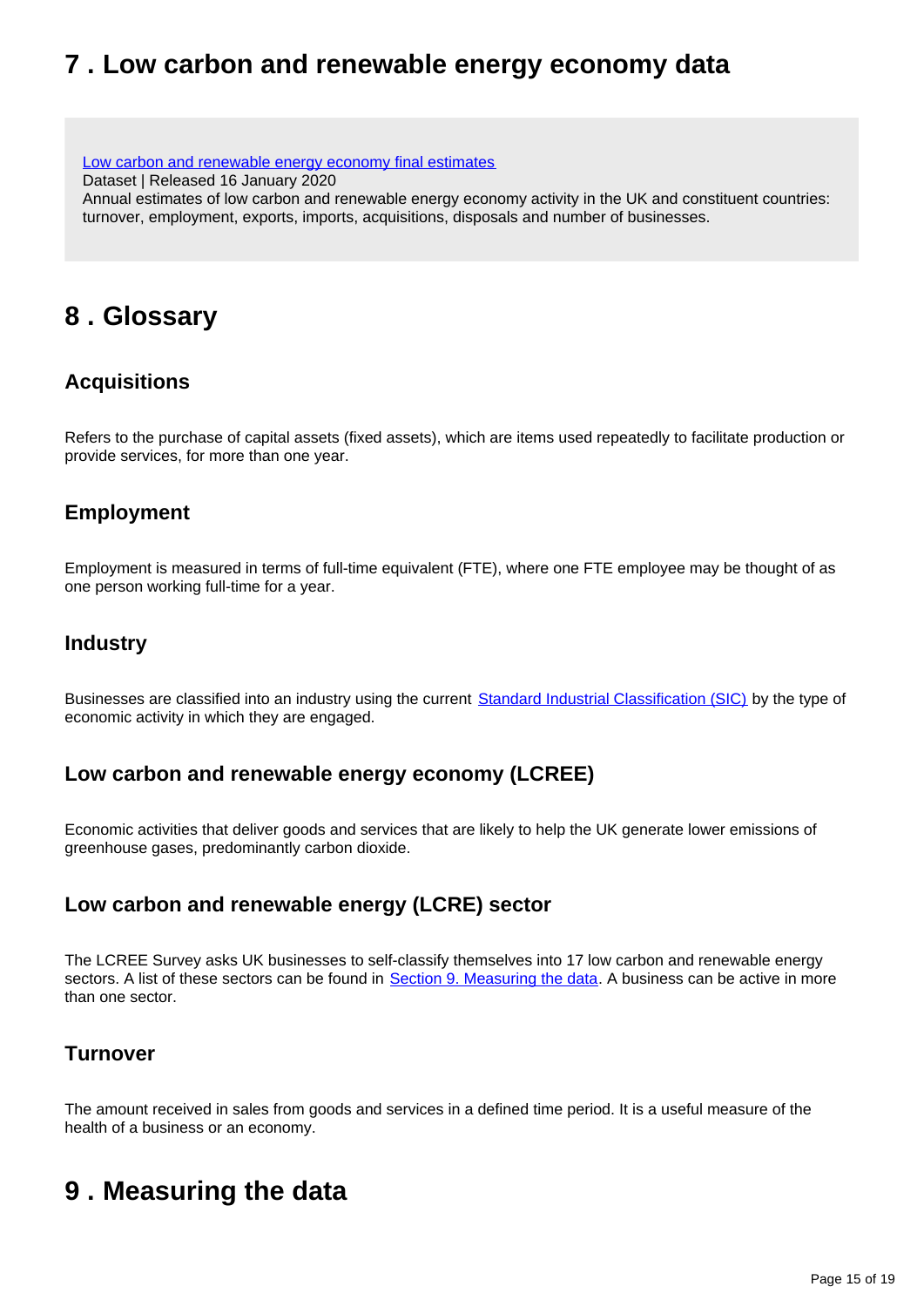### **Data sources and collection**

The Low Carbon and Renewable Energy Economy (LCREE) Survey was designed to provide greater detail on the low carbon and renewable energy economy (LCREE) in the UK. The survey was despatched for the fifth time in 2019, for the reporting year 2018, to a sample of around 24,000 businesses.

The survey collects information on turnover, imports, exports, employment, and acquisitions and disposals of capital assets, for 17 low carbon sectors. These are:

- Offshore wind
- Onshore wind
- Solar photovoltaic
- Hydropower
- Other renewable electricity
- Bioenergy
- Alternative fuels
- Renewable heat
- Renewable combined heat and power
- Energy efficient lighting
- Other energy efficient products
- Energy monitoring, saving or control systems
- Low carbon financial and advisory services
- Low emission vehicles and infrastructure
- Carbon capture and storage
- Nuclear
- Fuel cells and energy storage

### **Coverage**

Only the portion of economic activity of a business that directly relates to low carbon activities is included.

This bulletin discusses estimates from the UK LCREE Survey for 2018 and revised figures for 2017 to 2015. Data for 2014, the first year of the survey, are included in the dataset only – see "Comparability with 2014 estimates" in [Section 10.](https://www.ons.gov.uk/economy/environmentalaccounts/bulletins/finalestimates/2018#strengths-and-limitations) Results are discussed at the UK level followed by analysis of the contribution of specific countries, LCRE sectors and industries.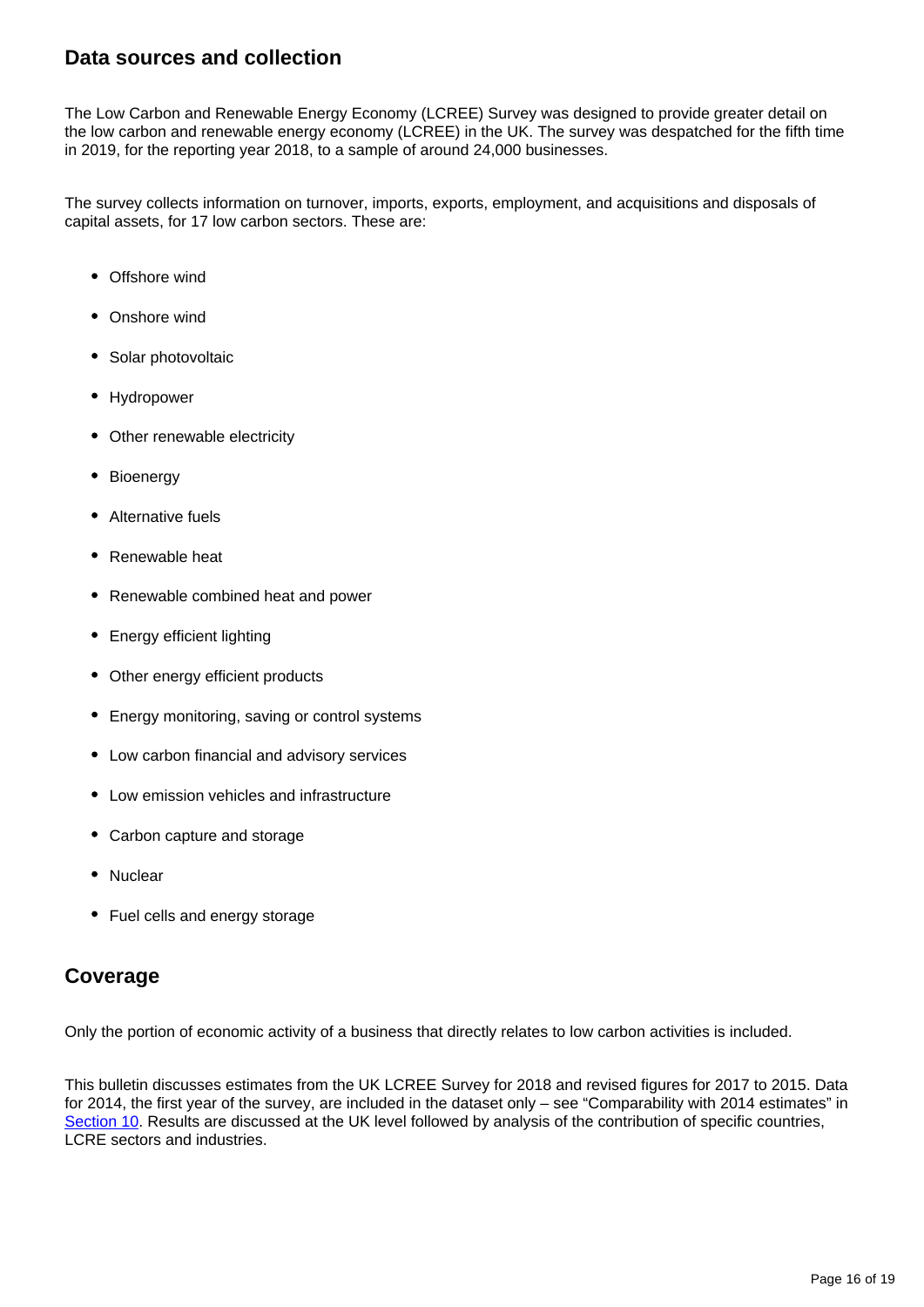## **Revisions**

This release contains revisions to 2014 to 2017 estimates since they were published in January 2019. Revisions are not unusual in the first few years of a new survey and result from a variety of factors, including:

- the incorporation of additional data received from businesses who have been sampled in multiple years of the survey
- changes to data as a result of businesses revising their previous submissions
- developments in methodology

Table 3 shows the effect of revisions to 2017 data on estimates of UK turnover, employment, imports, exports, acquisitions and disposals. Revisions have also been made to 2016 to 2014 data.

Revisions may continue to be made to the entire time series if the survey methodology changes in the future.

Table 3: Revisions to Low Carbon and Renewable Energy Economy Survey estimates, UK, 2017

|                               | Latest estimate | <b>Previously</b><br>published estimate | <b>Percentage change</b> |
|-------------------------------|-----------------|-----------------------------------------|--------------------------|
| Turnover (£ billions)         | 44.6            | 44.5                                    | 0.4                      |
| Employment (FTE)              | 219,900         | 209,500                                 | 5.0                      |
| Imports (£ billions)          | 6.0             | 5.9                                     | 1.9                      |
| Exports (£ billions)          | 5.2             | 5.0                                     | 4.0                      |
| Acquisitions (£ billions) 5.9 |                 | 5.6                                     | 5.0                      |
| Disposals (£ billions)        | 0.2             | 0.2                                     | $-6.6$                   |

Source: Office for National Statistics - Low Carbon and Renewable Energy Economy Survey

#### **Notes**

- 1. Employment is rounded to the nearest 100 full-time equivalent (FTE). [Back to table](#page-0-0)
- 2. All other variables are rounded to the nearest £0.1 billion. **[Back to table](#page-0-0)**
- 3. Percentage change is calculated on the figures as published in the dataset. **[Back to table](#page-0-0)**

## **Quality and methodology**

More quality and methodology information on the strengths, limitations, appropriate uses, and how the data were created is available in the [Low Carbon and Renewable Energy Economy \(LCREE\) Survey QMI.](https://www.ons.gov.uk/economy/environmentalaccounts/methodologies/lowcarbonandrenewableenergyeconomylcreesurveyqmi) This includes further detail on the methods used to calculate business counts for sectors within the LCREE.

## <span id="page-16-0"></span>**10 . Strengths and limitations**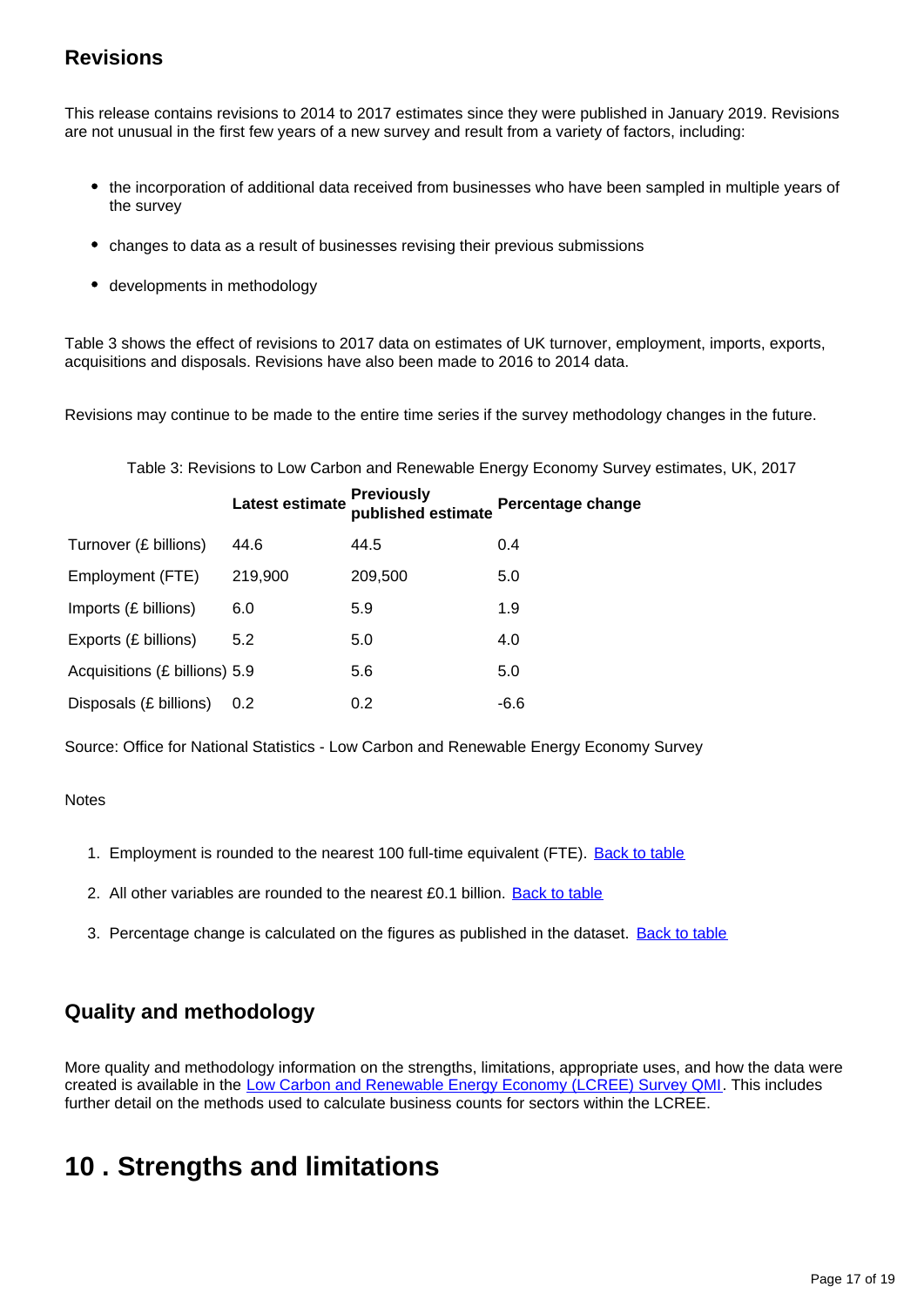## **Limitations**

Activity in the low carbon and renewable energy economy (LCREE) is spread across a wide range of industries. Many sectors are small but growing, and for many businesses, LCREE activity is secondary rather than primary. For this reason, estimates of the number of businesses are subject to particular volatility and, though provided in the datasets, are not directly considered within this statistical bulletin.

## **Uncertainty**

The figures in this bulletin are survey-based estimates and gather information from a sample rather than the whole population. This means that they are subject to some *uncertainty*, which can have an effect on how changes in the estimates should be interpreted. Estimates of the level of uncertainty associated with all figures (coefficients of variation and confidence intervals) reported are presented in the bulletin and datasets to aid interpretation.

In general, changes in the estimates reported in this statistical bulletin between 2015 and 2018 are not usually greater than the level that is explainable by sampling variability. This means movements in the estimates should be treated as indicative only.

### **Sample size**

The LCREE Survey was despatched for the fifth time in 2019, for the reporting year 2018, to a sample of 24,118 businesses. It achieved a response rate of 81% and of those responding, 2,572 businesses were operating in the LCRE sectors captured by the survey.

We designed the survey to provide greater detail on the UK LCREE. Results from the survey can be used to show business activity in 17 low carbon sectors which can be aggregated to show activity in six low carbon groups (in the [dataset\)](http://www.ons.gov.uk/economy/environmentalaccounts/datasets/lowcarbonandrenewableenergyeconomyfirstestimatesdataset). More information on the sample, groups and sectors is available in the Low Carbon and [Renewable Energy Economy \(LCREE\) Survey QMI](https://www.ons.gov.uk/economy/environmentalaccounts/qmis/lowcarbonandrenewableenergyeconomylcreesurvey).

## **Comparability with 2014 estimates**

Estimates for 2014 are provided in the *[dataset](https://www.ons.gov.uk/economy/environmentalaccounts/datasets/lowcarbonandrenewableenergyeconomyfirstestimatesdataset)* accompanying the statistical bulletin only. Comparing estimates from 2014 with estimates from later years of the survey is not advised because of changes in the sample methodology in 2015. The survey sample size was reduced from around 40,000 in 2014 to around 14,000 in 2015.

To enhance the sample for 2015, a number of businesses that were known to have activity in the LCREE were selected. As they were not selected through random sampling, the weight applied to them to estimate for nonresponse is lower than it was in 2014. This partially explains why the estimates for the LCREE are generally lower in 2015 compared with 2014.